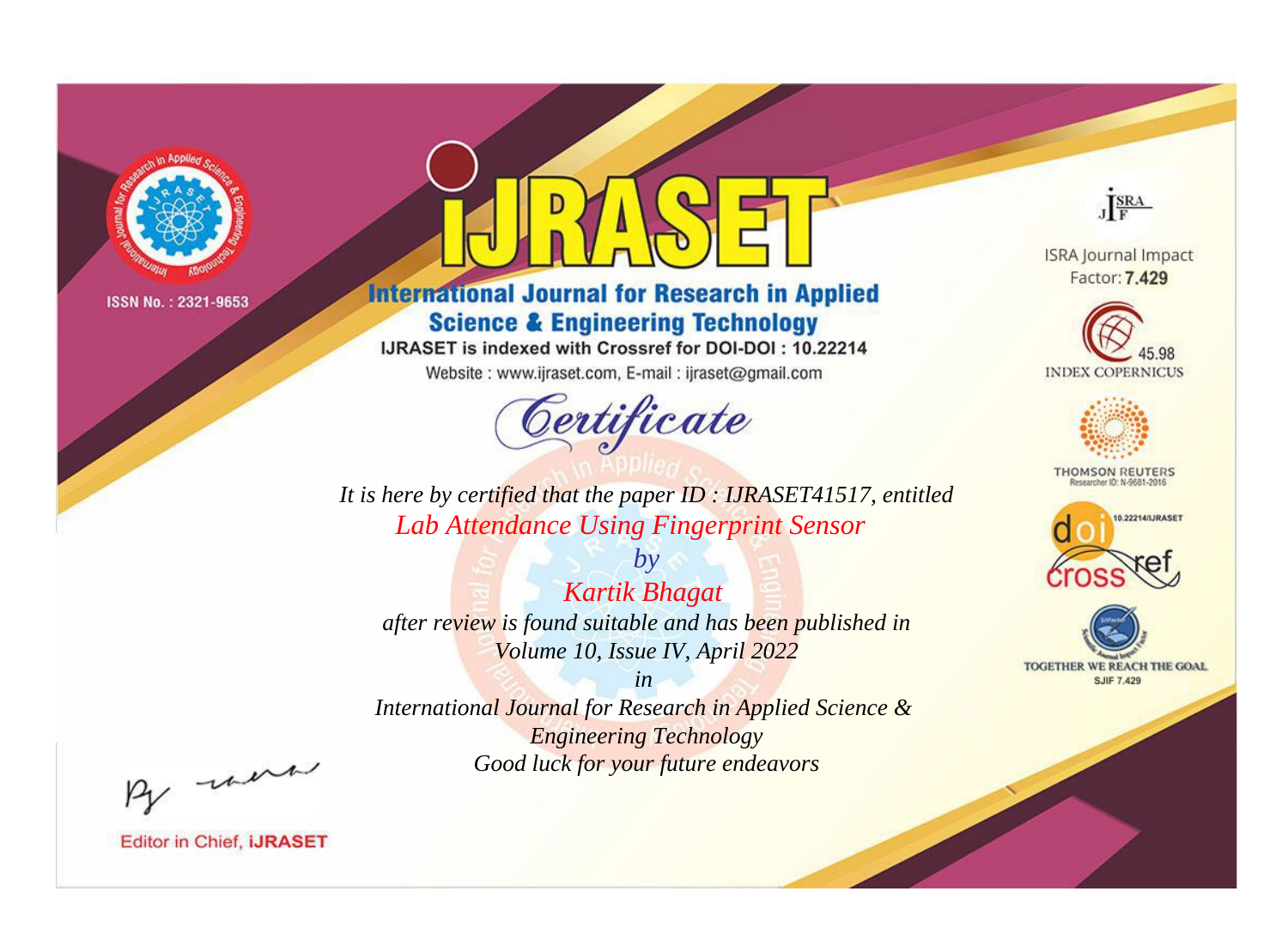

# **International Journal for Research in Applied Science & Engineering Technology**

IJRASET is indexed with Crossref for DOI-DOI: 10.22214

Website: www.ijraset.com, E-mail: ijraset@gmail.com



JERA

**ISRA Journal Impact** Factor: 7.429





**THOMSON REUTERS** 



TOGETHER WE REACH THE GOAL **SJIF 7.429** 

It is here by certified that the paper ID: IJRASET41517, entitled Lab Attendance Using Fingerprint Sensor

**Shrinath Ghorpade** after review is found suitable and has been published in Volume 10, Issue IV, April 2022

 $b\nu$ 

 $in$ International Journal for Research in Applied Science & **Engineering Technology** Good luck for your future endeavors

By morn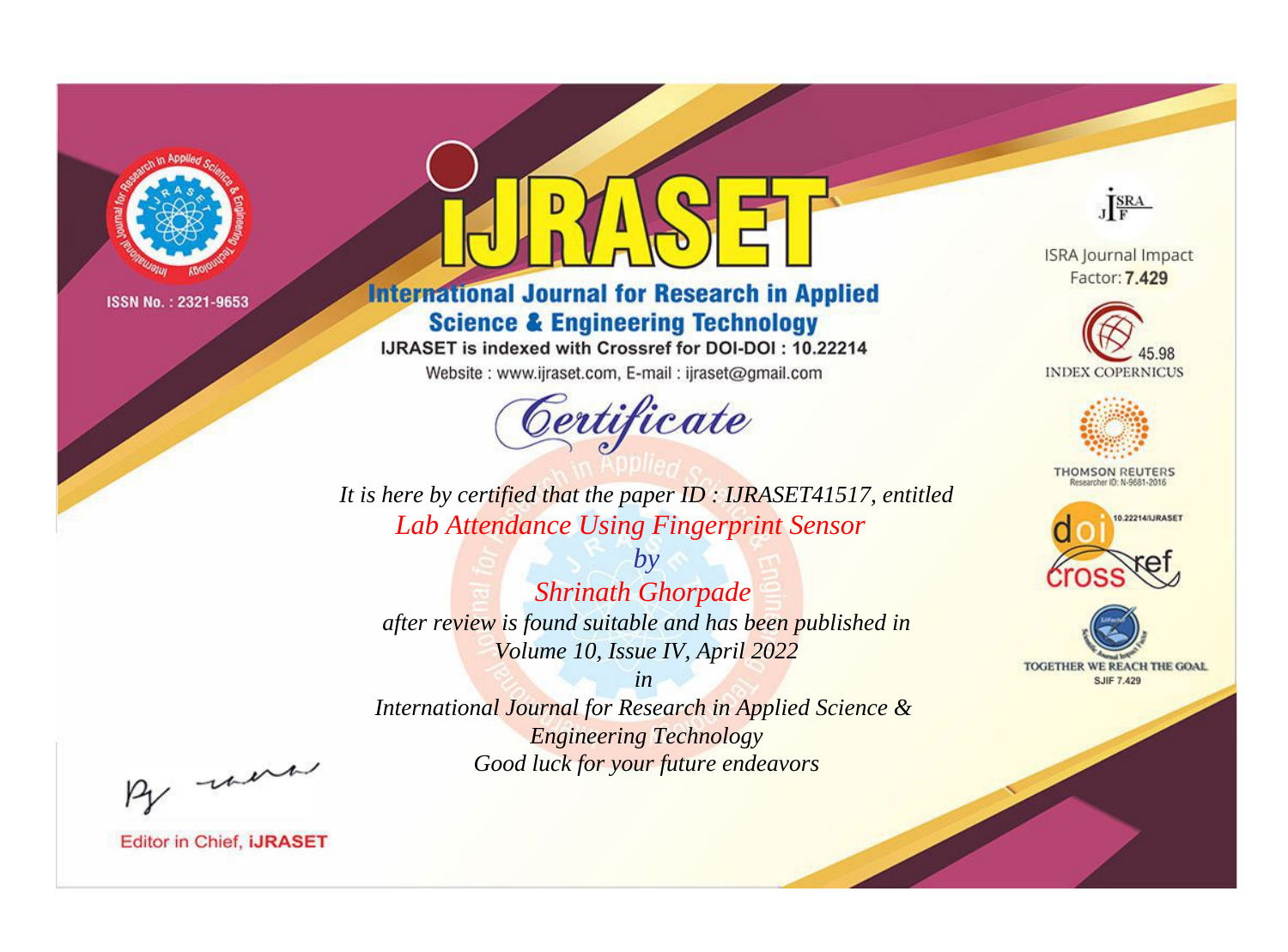

# **International Journal for Research in Applied Science & Engineering Technology**

IJRASET is indexed with Crossref for DOI-DOI: 10.22214

Website: www.ijraset.com, E-mail: ijraset@gmail.com



JERA

**ISRA Journal Impact** Factor: 7.429





**THOMSON REUTERS** 



TOGETHER WE REACH THE GOAL **SJIF 7.429** 

*It is here by certified that the paper ID : IJRASET41517, entitled Lab Attendance Using Fingerprint Sensor*

*Gourav Patil after review is found suitable and has been published in Volume 10, Issue IV, April 2022*

*by*

*in* 

*International Journal for Research in Applied Science & Engineering Technology Good luck for your future endeavors*

By morn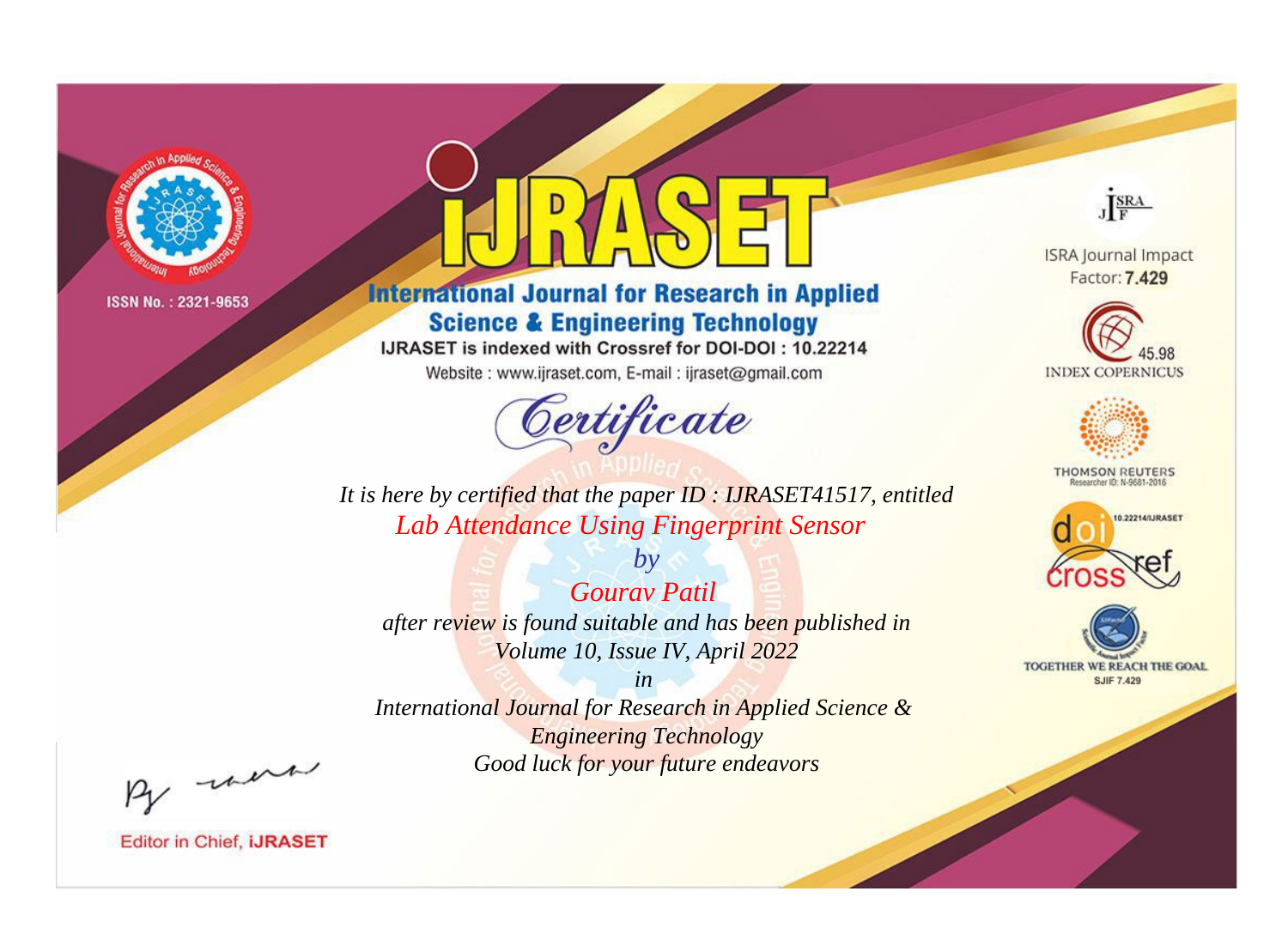

# **International Journal for Research in Applied Science & Engineering Technology**

IJRASET is indexed with Crossref for DOI-DOI: 10.22214

Website: www.ijraset.com, E-mail: ijraset@gmail.com



JERA

**ISRA Journal Impact** Factor: 7.429





**THOMSON REUTERS** 



TOGETHER WE REACH THE GOAL **SJIF 7.429** 

It is here by certified that the paper ID: IJRASET41517, entitled Lab Attendance Using Fingerprint Sensor

**Yogesh Kamble** after review is found suitable and has been published in Volume 10, Issue IV, April 2022

 $b\nu$ 

 $in$ International Journal for Research in Applied Science & **Engineering Technology** Good luck for your future endeavors

By morn